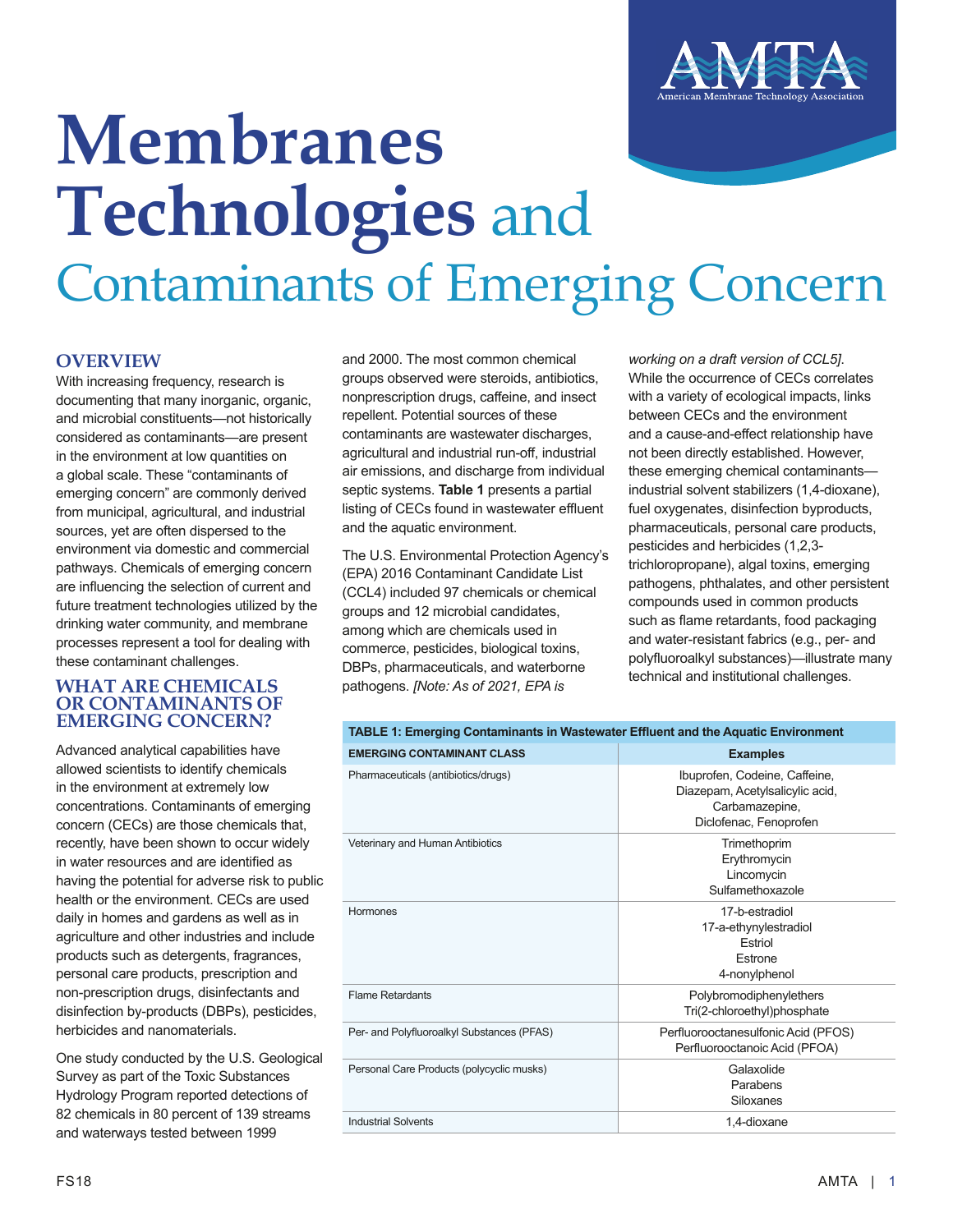#### **MEMBRANE PROCESSES CAN ADDRESS CONTAMINANTS OF EMERGING CONCERN**

Both regulatory requirements and public concern are driving the need to improve contaminant removal for both wastewater discharges and drinking water systems. Conventional wastewater treatment varies greatly in its ability to eliminate drug or personal care product residues and additional treatment may be required at the effluent discharge location. Likewise, drinking water providers are under increased pressure to better address contaminants, especially for industrial chemicals with limited available research data, prior to sending to customers in the distribution system. Membranes are effective for the treatment of organic precursor matter, and pilot studies show that they are also effective for meeting removal targets greater than 90 percent for many contaminants of emerging concern.

Although there are several mechanisms controlling contaminant removal by membranes, size exclusion is significant and can be used to describe membrane capability. If the contaminant is too large to pass through the membrane pore, then it is removed from permeate or filtrate streams. Contaminants can be categorized simply as microbiological (i.e., pathogens), organic solutes, and inorganic solutes. Pathogens can be further categorized as protozoa, bacteria, and viruses. Organics can be subdivided into DBPs and their total organic carbon (TOC) natural precursors, synthetic organic compounds (SOCs) and volatile organic chemicals (VOCs). Inorganic solutes include such contaminants as total dissolved solids, total hardness, metals, and other inorganic contaminants.

Reverse osmosis (RO) and nanofiltration (NF) are both diffusion and size exclusioncontrolled membrane processes. RO and NF processes have the broadest span of treatment capability but require the greatest degree of pretreatment. Ultrafiltration (UF) membranes can achieve greater than sixlog removal of all pathogens from drinking water and microfiltration (MF) can achieve greater than six-log removal of protozoa and bacteria. Consequently, membrane

processes are ideal for removing turbidity and microbiological contaminants, and they are well suited for treating the majority of drinking water sources in the United States.

Log rejection will increase as flux increases and decrease as recovery increases in diffusion-controlled membrane processes (primarily NF and RO). No change will occur in size exclusion-controlled processes (primarily MF and UF). Pathogen removal by NF or RO is controlled by a size exclusion mechanism, whereas ion removal is diffusion controlled. Removal of organic compounds is achieved through both mechanisms. Diffusion controlled processes have the flexibility of decreasing recovery to produce a higher water quality if more feed water is drawn to meet production needs.

**Table 2** presents examples of treatment effectiveness for several specific endocrine disruptors using NF and RO. Membranes have distinct treatment advantages relative to these and other contaminants of emerging concern. RO or NF membranes can remove TOC or other DBP precursors such that free chlorine may be used for disinfection without exceeding the EPA regulated levels within the distribution system. Pressure driven membrane processes can reject five to six logs of viruses, bacteria or cysts, exceeding most—



if not all—treatment capabilities of any other single process.

RO or NF membranes can reject small molecular weight pesticides and are used to meet stringent European water quality standards and will likely reject higher molecular weight pharmaceuticals, endocrine disruptors, and algal toxins.

While there are typically no water quality disadvantages to membrane separation, the significant disadvantages are cost and concentrate disposal. Fortunately, costs continue to decrease due to technological innovation, and concentrate disposal is typically a regulatory requirement rather than a technical challenge. Membranes can meet or exceed current and pending water quality regulations. Moreover, some drinking water lifecycle analyses show that the use of membranes for the removal of industrial contaminants in fresh (low chloride levels), raw water sources can be more cost-effective than other advanced treatment processes, especially at higher target removal rates.

| <b>TABLE 2: NF and RO Treatment Effectiveness for Specific CECs</b> |                                                                 |                       |                       |  |
|---------------------------------------------------------------------|-----------------------------------------------------------------|-----------------------|-----------------------|--|
| <b>CHEMICAL</b>                                                     | <b>TYPE</b>                                                     | <b>REMOVAL (%) NF</b> | <b>REMOVAL (%) RO</b> |  |
| Acetaminophen                                                       | Analgesics                                                      | 30                    | >90                   |  |
| Ibuprofen                                                           |                                                                 | 98                    | >98                   |  |
| Naproxen                                                            |                                                                 | 23                    | >95                   |  |
| Trimethoprim                                                        | AntibioticMuscle<br>Relaxant<br>Steroid<br>Steroid              | 22                    | 90                    |  |
| Diazepam                                                            |                                                                 | 55                    | >95                   |  |
| $17\beta$ - Estradiol (Estrogen)                                    |                                                                 | 20                    | 90                    |  |
| Testosterone (Androgen)                                             |                                                                 | 60                    | 95                    |  |
| Triclosan                                                           | Antimicrobial<br>Insecticide<br>Surfactant                      | 45                    | >96                   |  |
| <b>DEET</b>                                                         |                                                                 | 75                    | >90                   |  |
| Nonylphenol                                                         |                                                                 | >99                   | >99                   |  |
| PFOA and PFOS                                                       | Industrial /<br>Manufacturing /<br>Aqueous Film-Forming<br>Foam | >94                   | >98                   |  |